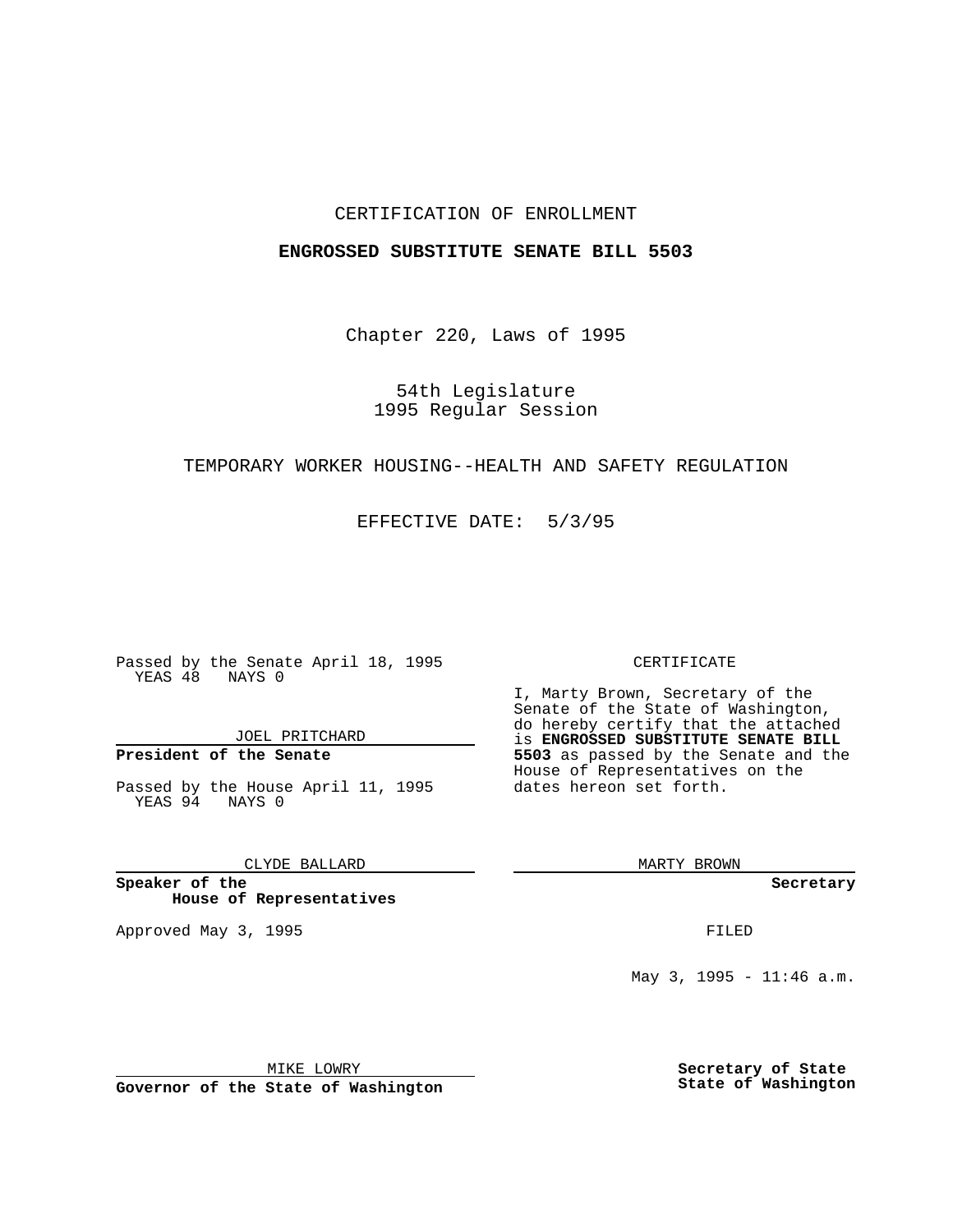# **ENGROSSED SUBSTITUTE SENATE BILL 5503** \_\_\_\_\_\_\_\_\_\_\_\_\_\_\_\_\_\_\_\_\_\_\_\_\_\_\_\_\_\_\_\_\_\_\_\_\_\_\_\_\_\_\_\_\_\_\_

\_\_\_\_\_\_\_\_\_\_\_\_\_\_\_\_\_\_\_\_\_\_\_\_\_\_\_\_\_\_\_\_\_\_\_\_\_\_\_\_\_\_\_\_\_\_\_

AS AMENDED BY THE HOUSE

Passed Legislature - 1995 Regular Session

### **State of Washington 54th Legislature 1995 Regular Session**

**By** Senate Committee on Financial Institutions & Housing (originally sponsored by Senators Prentice, Deccio, Pelz, Sellar and Fraser)

Read first time 02/28/95.

 AN ACT Relating to health and safety regulation for temporary worker housing; amending RCW 70.54.110; adding a new chapter to Title 70 RCW; and declaring an emergency.

BE IT ENACTED BY THE LEGISLATURE OF THE STATE OF WASHINGTON:

 NEW SECTION. **Sec. 1.** The legislature finds that there is an inadequate supply of temporary and permanent housing for migrant and seasonal workers in this state. The legislature also finds that unclear, complex regulations related to the development, construction, and permitting of worker housing inhibit the development of this much needed housing. The legislature further finds that as a result, many workers are forced to obtain housing that is unsafe and unsanitary.

 Therefore, it is the intent of the legislature to encourage the development of temporary and permanent housing for workers that is safe and sanitary by: Establishing a clear and concise set of regulations for temporary housing; establishing a streamlined permitting and administrative process that will be locally administered and encourage the development of such housing; and by providing technical assistance to organizations or individuals interested in the development of worker housing.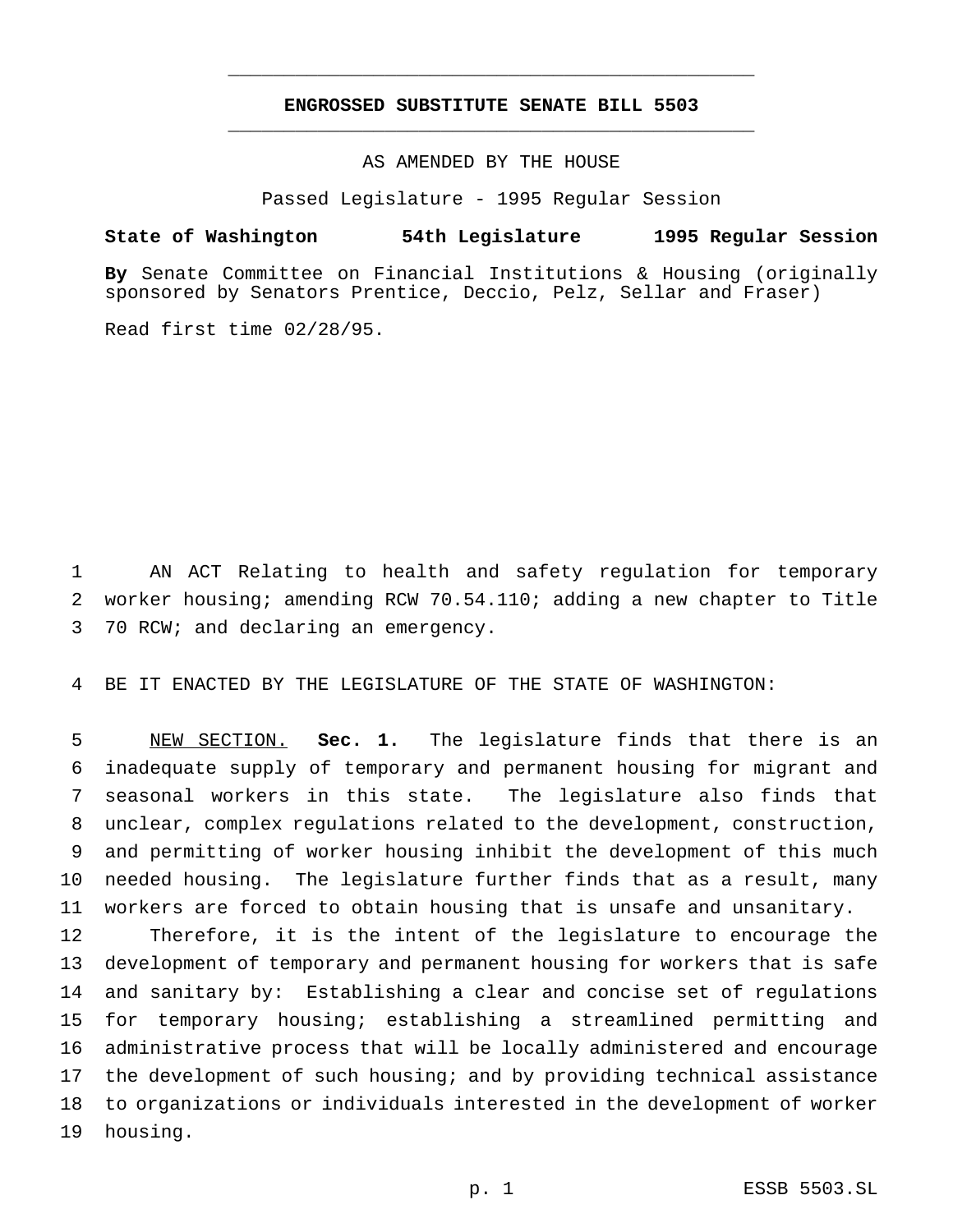NEW SECTION. **Sec. 2.** The definitions in this section apply throughout this chapter.

(1) "Department" means the department of health.

 (2) "Dwelling unit" means a shelter, building, or portion of a building, that may include cooking and eating facilities, that is:

 (a) Provided and designated by the operator as either a sleeping 7 area, living area, or both, for occupants; and

(b) Physically separated from other sleeping and common-use areas.

 (3) "Facility" means a sleeping place, drinking water, toilet, sewage disposal, food handling installation, or other installations required for compliance with this chapter.

 (4) "Occupant" means a temporary worker or a person who resides with a temporary worker at the housing site.

 (5) "Operator" means a person holding legal title to the land on which temporary worker housing is located. However, if the legal title and the right to possession are in different persons, "operator" means a person having the lawful control or supervision over the temporary worker housing under a lease or other arrangement.

 (6) "Temporary worker" means a person employed intermittently and not residing year-round at the same site.

 (7) "Temporary worker housing" means a place, area, or piece of land where sleeping places or housing sites are provided by an employer for his or her employees or by another person, including a temporary worker housing operator, who is providing such accommodations for employees, for temporary, seasonal occupancy, and includes "labor camps" under RCW 70.54.110.

 NEW SECTION. **Sec. 3.** This act applies to temporary worker housing that consists of five or more dwelling units, or any combination of dwelling units, dormitories, or spaces that house ten or more occupants.

 NEW SECTION. **Sec. 4.** The department is designated the single state agency responsible for encouraging the development of additional temporary worker housing, and shall be responsible for coordinating the activities of the various state and local agencies to assure a seamless, nonduplicative system for the development and operation of temporary worker housing.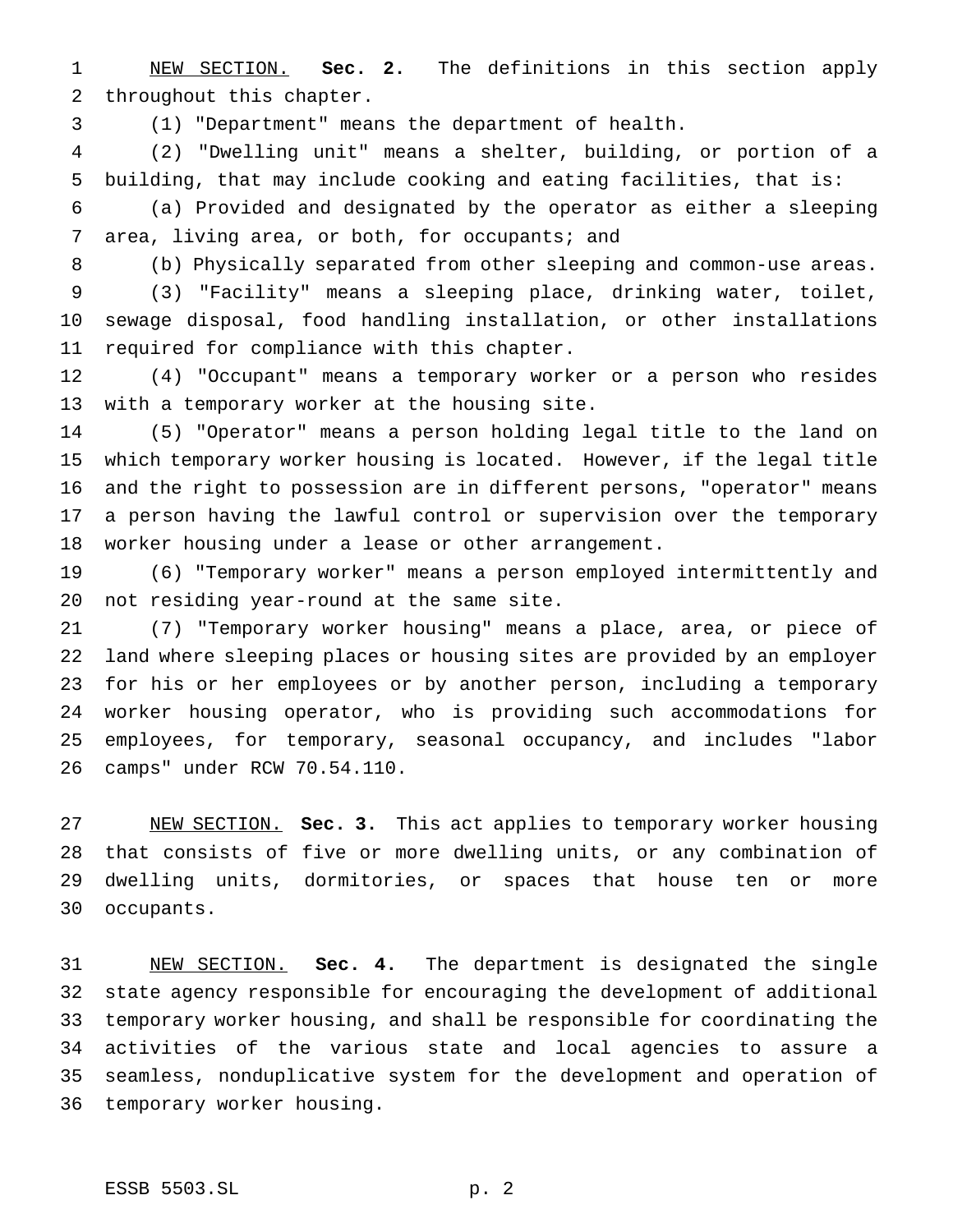NEW SECTION. **Sec. 5.** Temporary worker housing located on a rural worksite, and used for workers employed on the worksite, shall be considered a permitted use at the rural worksite for the purposes of zoning or other land use review processes, subject only to height, setback, and road access requirements of the underlying zone.

 NEW SECTION. **Sec. 6.** The secretary of the department or authorized representative may inspect housing covered by this act to enforce temporary worker housing rules adopted by the state board of health, or when the secretary or representative has reasonable cause to believe that a violation of temporary worker housing rules adopted by the state board of health is occurring or is being maintained. If the buildings or premises are occupied as a residence, a reasonable effort shall be made to obtain permission from the resident. If the premises or building is unoccupied, a reasonable effort shall be made to locate the owner or other person having charge or control of the building or premises and request entry. If consent for entry is not obtained, for whatever reason, the secretary or representative shall have recourse to every remedy provided by law to secure entry.

 NEW SECTION. **Sec. 7.** The department of community, trade, and economic development shall contract with private, nonprofit corporations to provide technical assistance to any private individual or nonprofit organization wishing to construct temporary or permanent worker housing. The assistance may include information on state and local application and approval procedures, information or assistance in applying for federal, state, or local financial assistance, including tax incentives, information on cost-effective housing designs, or any other assistance the department of community, trade, and economic development may deem helpful in obtaining the active participation of private individuals or groups in constructing or operating temporary or permanent worker housing.

 NEW SECTION. **Sec. 8.** By December 1, 1996, the state building code council shall develop a temporary worker housing code, in conformance with the temporary worker housing standards developed under the Washington industrial safety and health act, chapter 49.17 RCW, the rules adopted by the state board of health under RCW 70.54.110, and the following guidelines: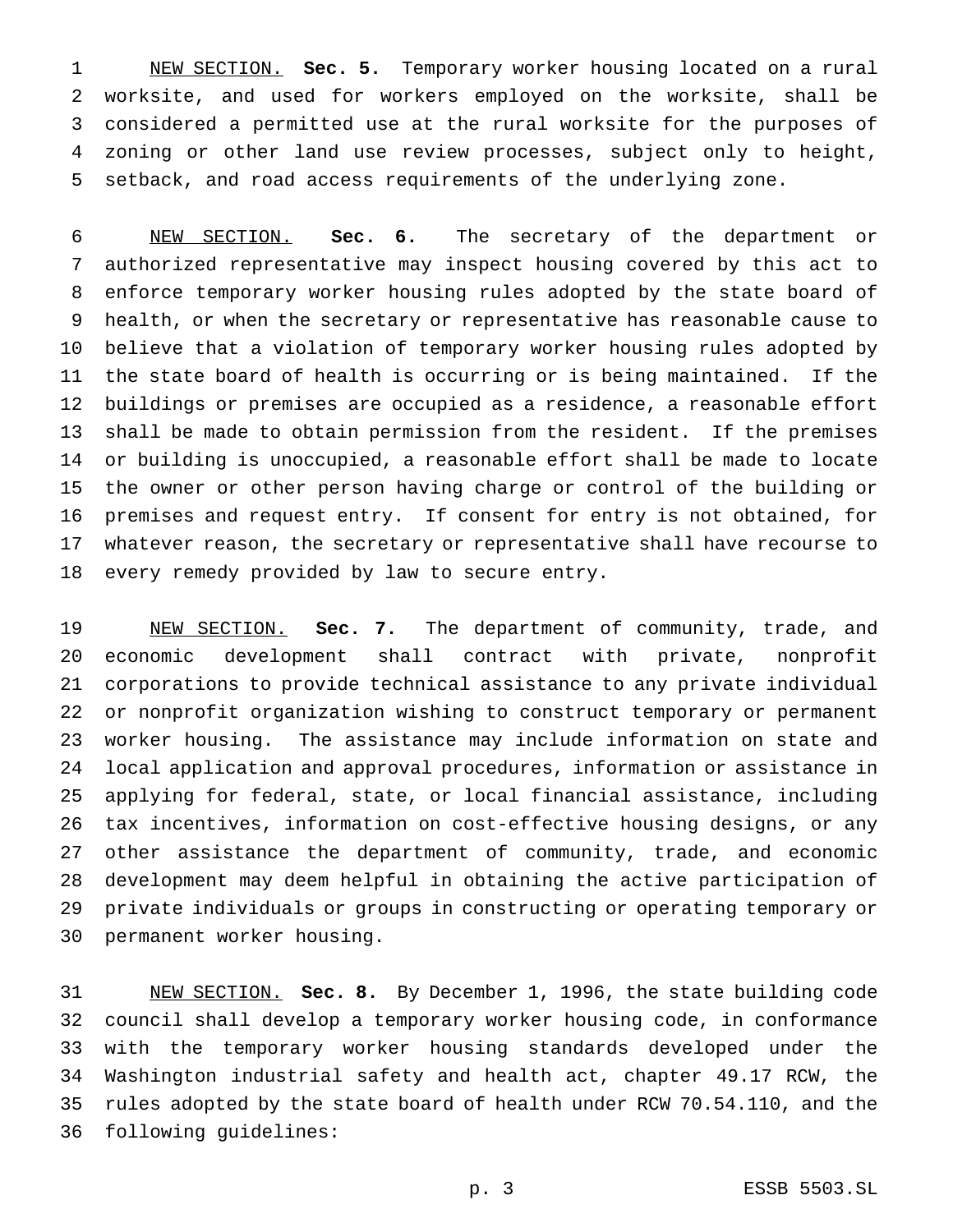(1) The code shall provide construction standards for shelter and associated facilities that are safe, secure, and capable of withstanding the stresses and loads associated with their designated use, and to which they are likely to be subjected by the elements.

 (2) The code shall permit and facilitate designs and formats that allow for maximum affordability, consistent with the provision of decent, safe, and sanitary housing.

 (3) In developing the code the council shall consider: (a) The need for dormitory type housing for groups of unrelated individuals; and (b) the need for housing to accommodate families.

 (4) The code shall include construction standards for a variety of 12 formats, including, but not limited to: (a) Tents and tent platforms; and (b) hard-shell, single exterior wall structures.

 (5) The code shall include standards for temporary worker housing that is to be used only during periods when no auxiliary heat is required.

 In developing the temporary worker housing code, it is the intent of the legislature that the building code council make exceptions to the codes listed in RCW 19.27.031, and chapter 19.27A RCW, in keeping with the guidelines set forth in this section.

 The building code council shall appoint a technical advisory committee to assist in the development of the temporary worker housing code, which shall include representatives of industries that most frequently supply temporary housing to their employees.

 NEW SECTION. **Sec. 9.** The department shall submit a report to the legislature containing short-term and long-term recommendations for the development of an adequate supply and continuous improvement of temporary worker housing. The report shall include recommendations for optimum roles for state and local administration of temporary worker housing, including strategies for the development of a locally administered application, permitting, and compliance system. The report shall identify incentives for the development of temporary worker housing, including but not limited to:

 (1) Facility design options that are economical and appropriate for the worksite and length of seasonal employment but do not compromise health and safety of workers;

 (2) Streamlined, single-service-point permit application and review process;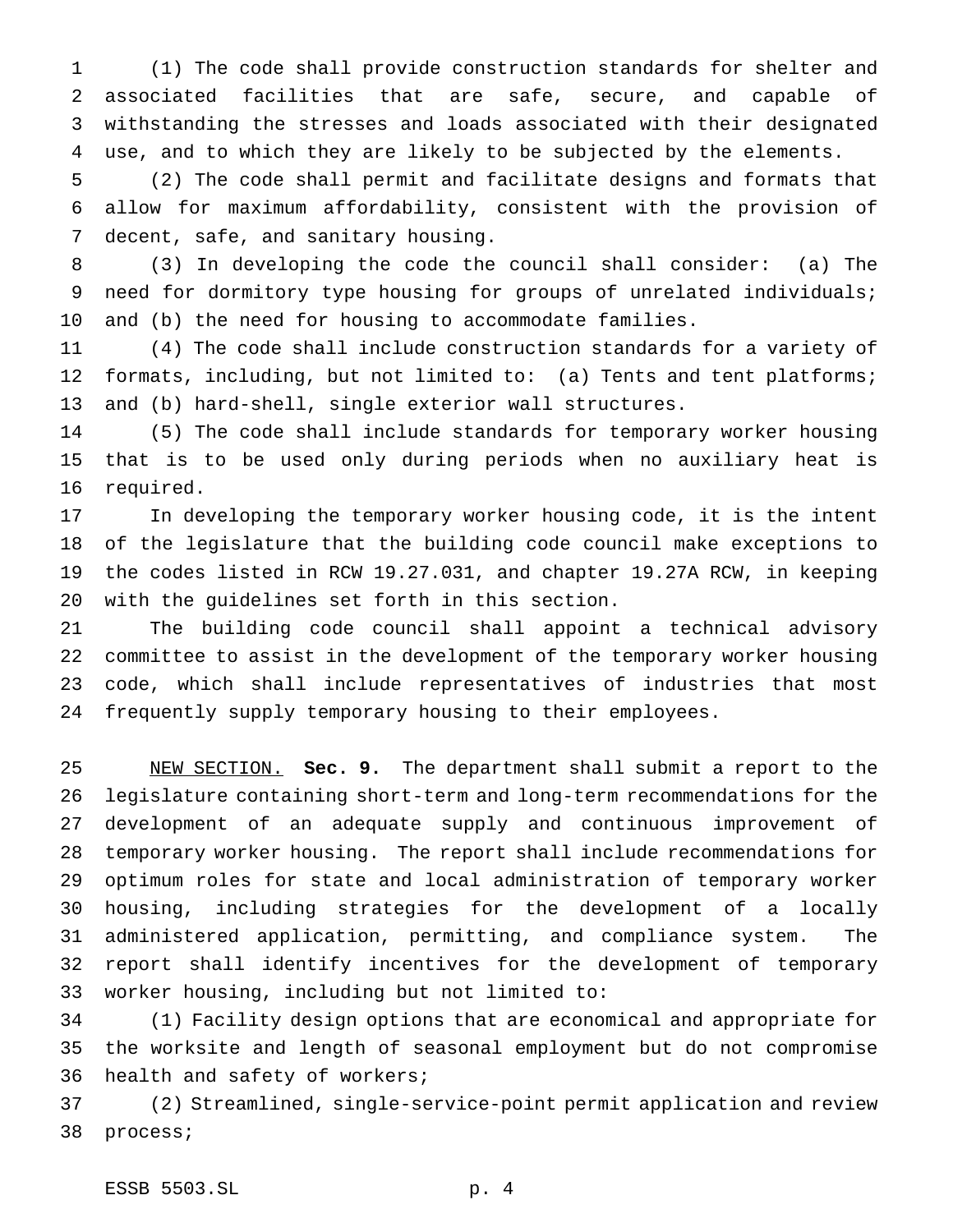(3) Utilization of manufactured shelter units;

(4) Appropriate building standards;

(5) Financial incentives for operators;

(6) Community-financed temporary worker housing; and

(7) Shared housing arrangements among operators.

 The report shall include recommendations for appropriate compliance strategies.

 A preliminary report shall be submitted by December 1, 1995, together with any recommendations for legislation necessary to implement the findings and recommendations of the department at that point.

 A final report, including recommendations for legislation, shall be submitted by December 1, 1996.

 NEW SECTION. **Sec. 10.** Any rules adopted under this act pertaining to an employer who is subject to the migrant and seasonal agricultural worker protection act (96 Stat. 2583; 29 U.S.C. Sec. 1801 et seq.), must comply with the housing provisions of that federal act.

 **Sec. 11.** RCW 70.54.110 and 1990 c 253 s 4 are each amended to read as follows:

 The state board of health shall develop rules for labor camps, 21 which shall ((include as a minimum)) not exceed the standards developed under the Washington industrial safety and health act in chapter 49.17 23 RCW as relates to ((sanitation and)) temporary labor camps.

 All new housing and new construction together with the land areas appurtenant thereto which shall be started on and after May 3, 1969, and is to be provided by employers, growers, management, or any other persons, for occupancy by workers or by workers and their dependents, in agriculture, shall comply with the rules and regulations of the 29 state board of health pertaining to labor camps. Within sixty days following the effective date of this act, the board shall review all 31 rules it has adopted under this section and modify or repeal any rules that exceed the standards developed under chapter 49.17 RCW.

 NEW SECTION. **Sec. 12.** Sections 1 through 10 of this act shall constitute a new chapter in Title 70 RCW.